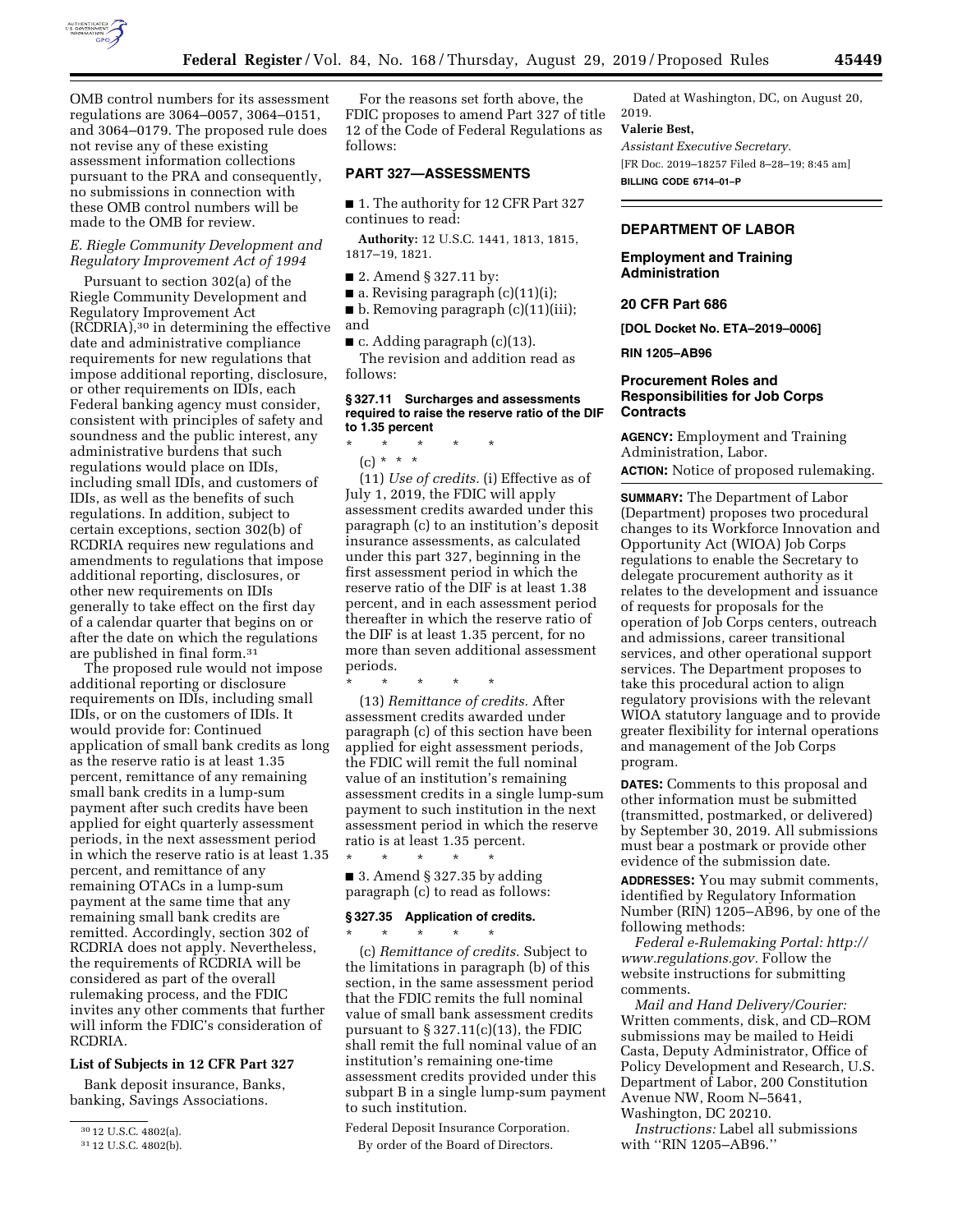Please submit your comments by only one method. Please be advised that the Department will post all comments received that relate to this NPRM on *<http://www.regulations.gov>* without making any change to the comments or redacting any information. The *[http://](http://www.regulations.gov) [www.regulations.gov](http://www.regulations.gov)* website is the Federal e-rulemaking portal, and all comments posted there are available and accessible to the public. Therefore, the Department recommends that commenters remove personal information such as Social Security Numbers, personal addresses, telephone numbers, and email addresses included in their comments, as such information may become easily available to the public via the *[http://](http://www.regulations.gov) [www.regulations.gov](http://www.regulations.gov)* website. It is the responsibility of the commenter to safeguard personal information.

Also, please note that, due to security concerns, postal mail delivery in Washington, DC may be delayed. Therefore, the Department encourages the public to submit comments on *[http://www.regulations.gov.](http://www.regulations.gov)* 

*Docket:* All comments on this proposed rule will be available on the *<http://www.regulations.gov>* website, and can be found using RIN 1205–AB96. The Department also will make all the comments it receives available for public inspection by appointment during normal business hours at the above address. If you need assistance to review the comments, the Department will provide appropriate aids, such as readers or print magnifiers. The Department will make copies of this proposed rule available, upon request, in large print and electronic file on computer disk. To schedule an appointment to review the comments and/or obtain the proposed rule in an alternative format, contact the Office of Policy Development and Research at (202) 693–3700 (this is not a toll-free number). You may also contact this office at the address listed below.

# **FOR FURTHER INFORMATION CONTACT:**

Heidi Casta, Deputy Administrator, Office of Policy Development and Research, U.S. Department of Labor, 200 Constitution Avenue NW, Room N– 5641, Washington, DC 20210; telephone (202) 693–3700 (this is not a toll-free number).

Individuals with hearing or speech impairments may access the telephone number above via TTY by calling the toll-free Federal Information Relay Service at 1–800–877–8339.

# **SUPPLEMENTARY INFORMATION:**

## **I. Background**

The Department is proposing to amend two provisions of 20 CFR part 686, which implements subtitle C of title I of WIOA. Through these amendments, the Department proposes to align these regulatory provisions with the language in WIOA by broadening the authority to issue contract solicitations from the Employment and Training Administration (ETA) to the Secretary of Labor. The Department proposes to make this procedural change to the WIOA regulation to provide greater flexibility in the management and operation of the Job Corps program by allowing the Secretary of Labor to designate the component of the Department that is authorized to issue requests for proposals (RFPs) for the operation of Job Corps centers, outreach and admissions, career transitional services, and other operational support services. This change will provide the Department with the flexibility to more efficiently manage the Job Corps procurement process, which will in turn allow greater economies of scale and operational efficiencies. This proposed rule is consistent with the President's Management Agenda with respect to Cross-Agency Priority (CAP) Goal Number 5—Sharing Quality Services. The Department is implementing this CAP goal in part, via the Department's Enterprise-Wide Shared Services Initiatives whose primary goals are as follows:

1. Improve human resources efficiency, effectiveness, and accountability;

2. Provide modern technology solutions that empower the DOL mission and serve the American public through collaboration and innovation;

3. Maximize DOL's federal buying power through effective procurement management; and

4. Safeguard fiscal integrity, and promote the effective and efficient use of resources.

This proposal will assist the Department's implementation of its Enterprise-Wide Shared Services Initiative.

This proposed rule is not an Executive Order 13771 regulatory action because this proposed rule is not significant under Executive Order 12866.

## **II. Consideration of Comments**

ETA requests comment on all issues related to this proposed rule. As discussed more fully below, this proposed rule is the companion document to a direct final rule (DFR) published in the ''Rules'' section of this issue of the **Federal Register**. If ETA receives no significant adverse comment on the proposal or DFR, ETA will

publish a **Federal Register** document confirming the effective date of the DFR and withdrawing this companion NPRM. Such confirmation may include minor stylistic or technical changes to the DFR. For the purpose of judicial review, ETA views the date of confirmation of the effective date of the DFR as the date of promulgation. If, however, ETA receives a significant adverse comment on the DFR or proposal, the Agency will publish a timely withdrawal of the DFR and proceed with the proposed rule, which addresses the same revisions to procurement authority for the Job Corps program in the development and issuance of requests for proposals for the operation of Job Corps centers, and for outreach and admissions, career transitional services, and other operational support services.

### **III. Direct Final Rulemaking**

As noted above, in addition to publishing this NPRM, ETA is concurrently publishing a companion DFR in the **Federal Register**. In direct final rulemaking, an agency publishes a DFR in the **Federal Register**, with a statement that the rule will go into effect unless the agency receives significant adverse comment within a specified period. The agency may publish an identical concurrent NPRM. If the agency receives no significant adverse comment in response to the DFR, the rule goes into effect. ETA plans to confirm the effective date of a DFR through a separate **Federal Register**  document. If the agency receives a significant adverse comment, the agency will withdraw the DFR and treat such comment as a response to the NPRM. An agency typically uses direct final rulemaking when an agency anticipates that a rule will not be controversial.

For purposes of the DFR, a significant adverse comment is one that explains why the amendments to the regulatory provisions identified below would be inappropriate. In determining whether a comment necessitates withdrawal of the DFR, ETA will consider whether the comment raises an issue serious enough to warrant a substantive response. ETA will not consider a comment recommending an additional amendment to this regulation to be a significant adverse comment unless the comment states why the DFR would be ineffective without the addition.

The comment period for this NPRM runs concurrently with that of the DFR. ETA will treat comments received on the NPRM as comments also regarding the companion DFR. Similarly, ETA will consider comments submitted to the companion DFR as comment to the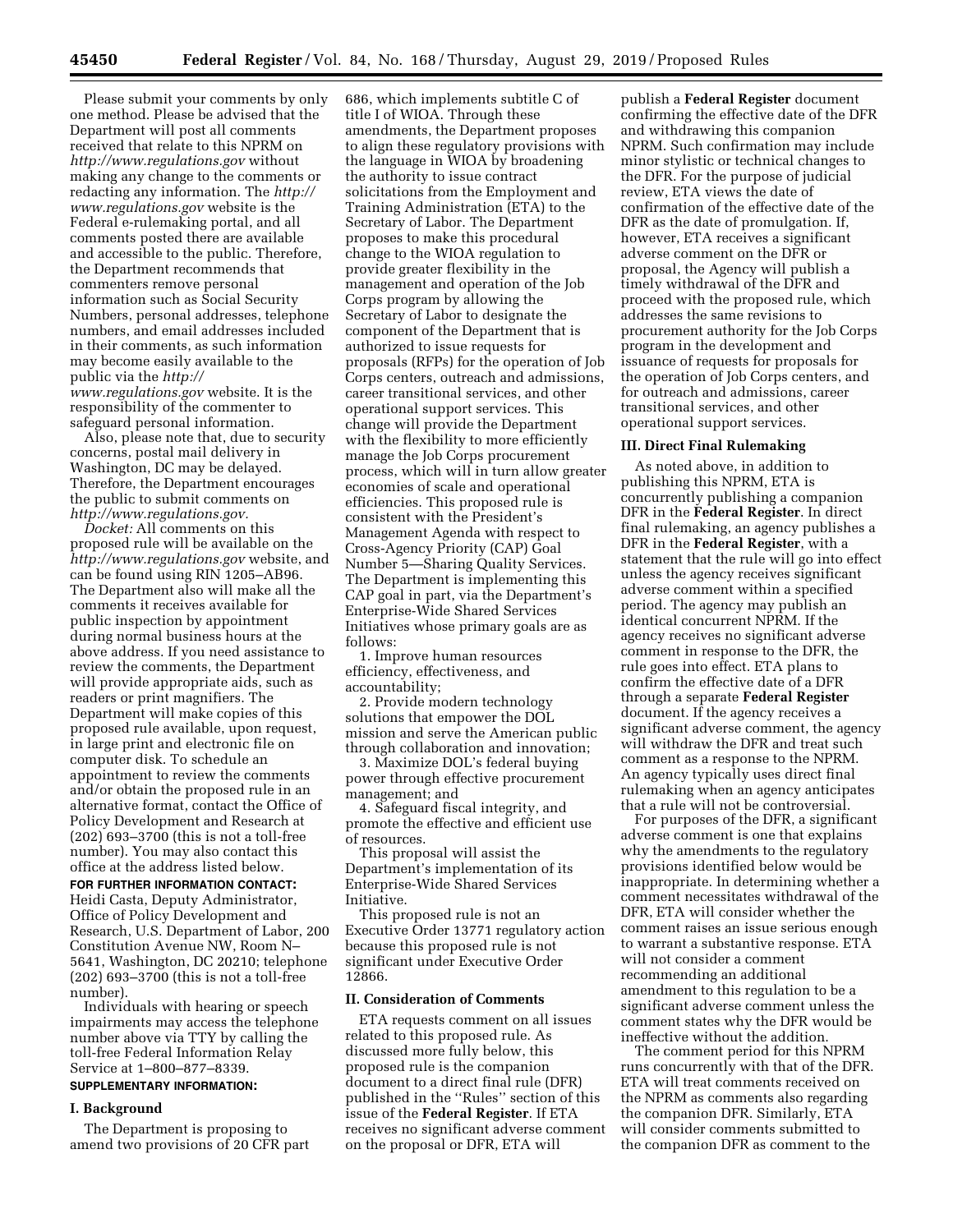NPRM. Therefore, if ETA receives a significant adverse comment on either the DFR or this NPRM, it will withdraw the companion DFR and proceed with the NPRM. In the event ETA withdraws the DFR because of significant adverse comment, ETA will consider all timely comments received in response to the DFR when it continues with the NPRM. After carefully considering all comments to the DFR and the NPRM, ETA will decide whether to publish a new final rule.

ETA determined that the subject of this rulemaking is suitable for direct final rulemaking. This proposed amendment is procedural in nature and does not impact the operation of Job Corps centers, the operational support services, or the delivery of career transitional services and other operation, the process by which offerors respond to solicitations, the substance of their responses, or the criteria upon which the solicitation will be evaluated. Finally, the revisions would not impose any new costs or burdens. For these reasons, ETA does not anticipate objections from the public to this rulemaking action.

### **IV. Discussion of Proposed Changes**

Sec. 147(a) of WIOA authorizes the Secretary of Labor to enter into agreements with eligible entities to operate Job Corps centers and to provide activities to a Job Corps center. Two provisions in the regulation implementing subtitle C of Title I of WIOA implement section 147(a). 20 CFR 686.310(a) broadly states that the Secretary selects eligible entities to operate contract centers on a competitive basis in accordance with applicable statutes and regulations and 20 CFR 686.340(a) states that the Secretary selects eligible entities to provide outreach and admission, career transition, and operational support services on a competitive basis in accordance with applicable statutes and regulations. However, both provisions also specifically require ETA to develop and issue RFPs for these Job Corps contracts. These provisions are narrower than section 147(a) and constrain the Department's authority to assign the authority to develop and issue RFPs to whichever component of the agency it determines appropriate.

This proposed rule amends §§ 686.310(a) and 686.340(a) by replacing ''ETA'' with ''the Secretary.'' Through this proposed rule, the Department is aligning the text of sections 686.310(a) and 686.340(a) with the statutory language in section 147(a) of WIOA and eliminating the inconsistency between the regulation

and the statute. This change also affords the Department greater flexibility to manage and oversee the Job Corps procurement process in a manner that it determines appropriate, which in turn will aid in the implementation of the Department's Enterprise-Wide Shared Services Initiative described above.

#### **V. Rulemaking Analyses and Notices**

*Executive Orders 12866 (Regulatory Planning and Review), 13563 (Improving Regulation and Regulatory Review), and 13771 (Reducing Regulation and Controlling Regulatory Costs)* 

Executive Order 12866 requires that regulatory agencies assess both the costs and benefits of significant regulatory actions. Under the Executive Order, a ''significant regulatory action'' is one meeting any of a number of specified conditions, including the following: Having an annual effect on the economy of \$100 million or more; creating a serious inconsistency or interfering with an action of another agency; materially altering the budgetary impact of entitlements or the rights of entitlement recipients, or raising novel legal or policy issues. The Department has determined that this proposed rulemaking is not a ''significant'' regulatory action and a cost-benefit and economic analysis is not required. This regulation merely makes a procedural change to allow flexibility to manage and oversee the Job Corps procurement process in a manner that the Department determines appropriate. This rule is not an Executive Order 13771 regulatory action because this rule is not significant under Executive Order 12866.

Executive Order 13563 directs agencies to assess all costs and benefits of available regulatory alternatives and, if regulation is necessary, to select regulatory approaches that maximize net benefits (including potential economic, environmental, public health and safety effects, distributive impacts, and equity). Executive Order 13563 emphasizes the importance of quantifying both costs and benefits, reducing costs, harmonizing rules, and promoting flexibility to minimize burden.

This rule makes only a procedural change to allow flexibility to manage and oversee the Job Corps procurement process in a manner that the Department determines appropriate; thus this rule is not expected to have any regulatory impacts.

## *Regulatory Flexibility Act/Small Business Regulatory Enforcement Fairness Act*

The Regulatory Flexibility Act (RFA), at 5 U.S.C. 603(a), requires agencies to prepare and make available for public comment an initial regulatory flexibility analysis, which describes the impact of the proposed rule on small entities. Section 605 of the RFA allows an agency to certify a rule, in lieu of preparing an analysis, if the proposed rulemaking is not expected to have a significant economic impact on a substantial number of small entities. This proposed rule does not affect small entities as defined in the RFA. Therefore, the proposed rule will not have a significant economic impact on a substantial number of these small entities. Therefore, the Department certifies that the proposed rule will not have a significant economic impacts on a substantial number of small entities.

### *Paperwork Reduction Act*

The Paperwork Reduction Act of 1995  $(44 \text{ U.S.C. } 3507(d))$  requires that the Department consider the impact of paperwork and other information collection burdens imposed on the public. The Department has determined that this rule does not alter any information collection burdens.

# *Executive Order 13132 (Federalism)*

Section 6 of E.O. 13132 requires Federal agencies to consult with State entities when a regulation or policy may have a substantial direct effect on the States, the relationship between the National Government and the States, or the distribution of power and responsibilities among the various levels of government, within the meaning of the E.O. Section 3(b) of the E.O. further provides that Federal agencies must implement regulations that have a substantial direct effect only if statutory authority permits the regulation and it is of national significance.

This proposed rule does not have a substantial direct effect on the States, the relationship between the National Government and the States, or the distribution of power and responsibilities among the various levels of Government, within the meaning of the E.O. This proposed rule merely makes a procedural change for internal Departmental operations and management for Job Corps procurement.

### *Unfunded Mandates Reform Act of 1995*

This regulatory action has been reviewed in accordance with the Unfunded Mandates Reform Act of 1995 (the Reform Act). Under the Reform Act,